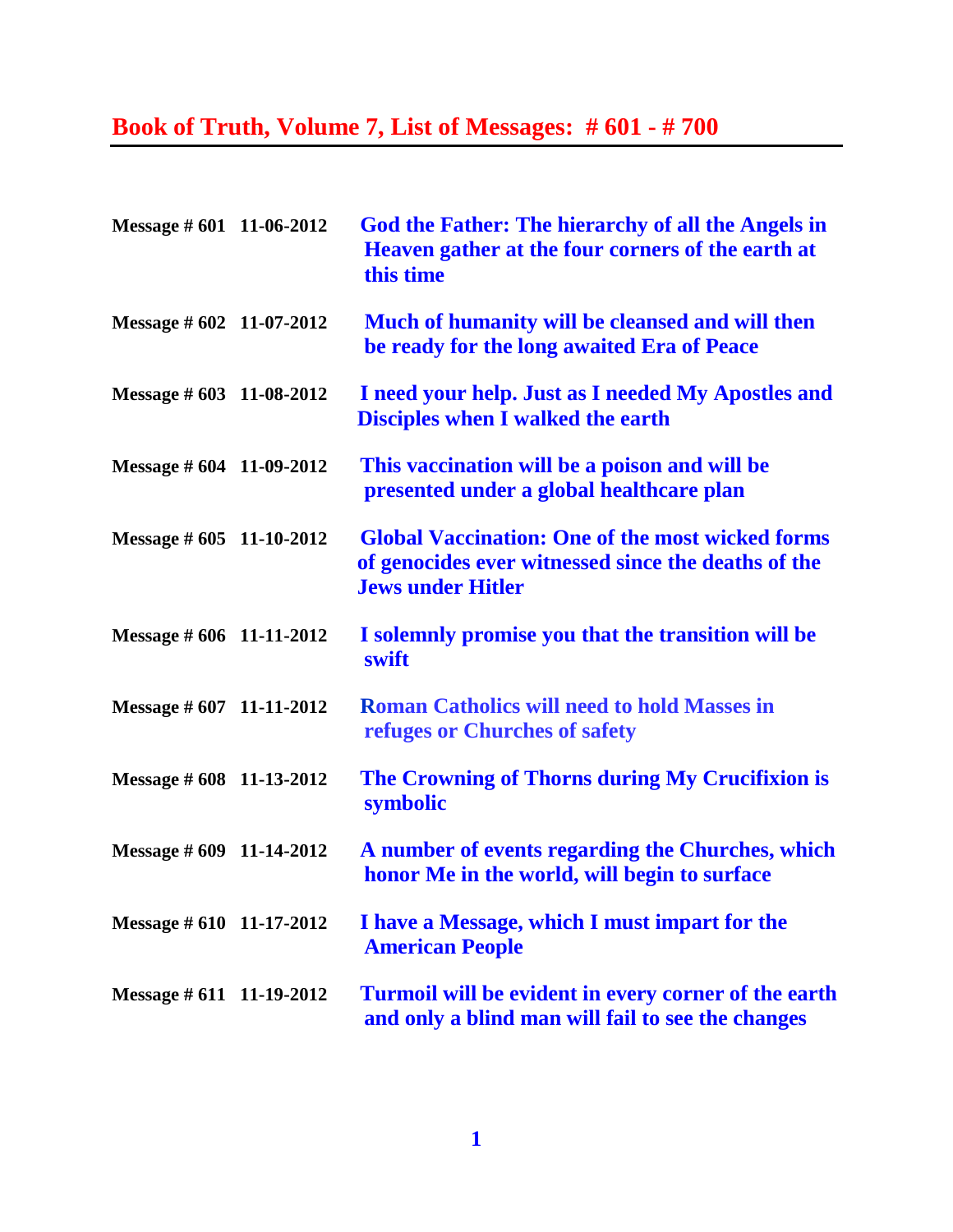| Message # 612 11-20-2012    | This group of twelve, representing powerful<br>nations, is an affront to the existence of My 12<br><b>Apostles</b> |
|-----------------------------|--------------------------------------------------------------------------------------------------------------------|
| Message # 613 11-21-2012    | <b>Virgin Mary: You must pray that those poor souls</b><br>who continue to crucify my Son turn away from<br>sin    |
| Message # 614 11-21-2012    | One half will not deviate from the Truth. The other<br>half will twist the Truth                                   |
| Message $\#$ 615 11-22-2012 | God the Father: I offer you the most perfect future                                                                |
| Message # 616 11-23-2012    | My beloved priests and sacred servants, fear not<br><b>My Word</b>                                                 |
| Message # 617 11-25-2012    | Not for Me will they place a crown of emeralds or<br>precious stones                                               |
| Message # 618 11-25-2012    | Those who follow the Laws of God will be<br>demonized and sought out                                               |
| Message # 619 11-27-2012    | My priests, you must not offend Me by declaring<br>Me to be a liar                                                 |
| Message $\#$ 620 11-28-2012 | No matter how much your belongings on this earth<br>are important to you, they are worth nothing                   |
| Message # 621 11-29-2012    | <b>Virgin Mary: A Loving God would not generate</b><br>conflict or cause a rift                                    |
| Message $\#$ 622 11-30-2012 | When the freedom to speak is taken away, the<br><b>Truth is hidden</b>                                             |
| Message $\#$ 623 11-30-2012 | The enemies of the Jews in all nations will gather<br>together in unity to crush Israel                            |
| Message # $624$ 12-01-2012  | All nations of the world are united as one with God.<br>All are part of the same family                            |
| Message $\#$ 625 12-02-2012 | The flame of love extinguishes the fire of hatred                                                                  |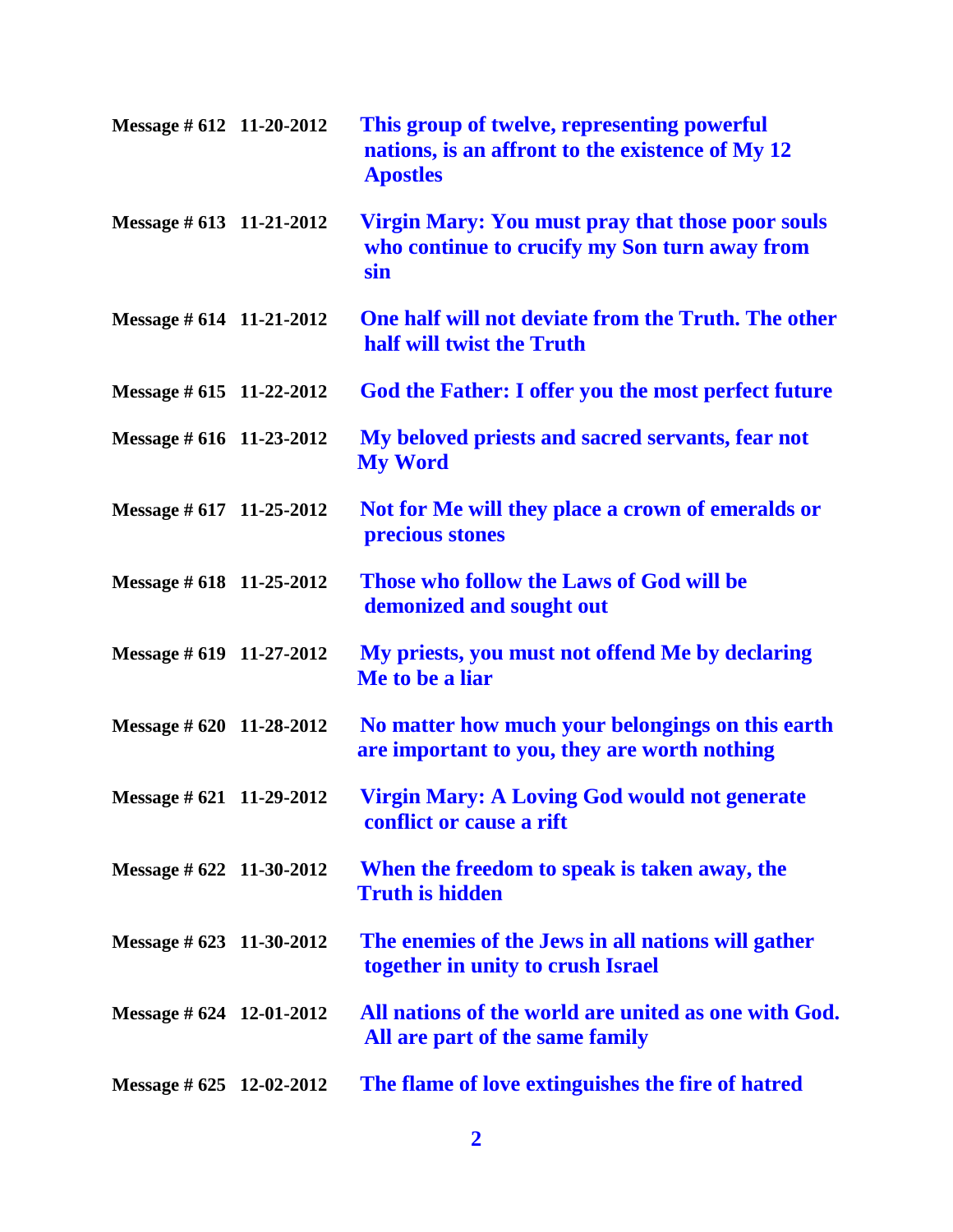| Message $\#$ 626 12-03-2012 | I call on humanity to prepare for My Great Mercy                                                                                      |
|-----------------------------|---------------------------------------------------------------------------------------------------------------------------------------|
| Message # 627 12-05-2012    | <b>Virgin Mary: As the Mother of Salvation I will help</b><br>you and your families to be consecrated to my Son                       |
| Message # 628 12-07-2012    | The False Prophet has already planned how he will<br>take over the ministries within the Catholic Church                              |
| Message # 629 12-08-2012    | The Warning will purify God's children in<br>preparation for My Second Coming                                                         |
| Message # 630 12-09-2012    | The Fire of the Holy Spirit will be felt in the hearts<br>of everyone                                                                 |
| Message $\#$ 631 12-10-2012 | I will Judge the Living and the Dead and only those<br>who are worthy can enter My Kingdom                                            |
| Message # 632 12-11-2012    | Virgin Mary: He, so humble, will come in great<br>glorious splendor and His Great Mercy will flood<br>the earth                       |
| Message # 633 12-11-2012    | Human reasoning is meaningless when you try to<br>define Eternal Life                                                                 |
| Message # 634 12-12-2012    | <b>Traitors of My Holy Word, sent through God's</b><br>Prophets, will, I solemnly promise, result in the<br><b>Wrath of My Father</b> |
| Message # 635 12-13-2012    | Humility is more than just the acceptance of<br>suffering. It is a powerful means of defeating evil                                   |
| Message # 636 12-15-2012    | I Am an all-forgiving God, ready to grant you<br>freedom from the sins, which entrap you                                              |
| Message # 637 12-16-2012    | I bring hope. I bring Mercy. I bring salvation                                                                                        |
| Message # 638 12-17-2012    | The power of death over humanity will be defeated<br><b>finally</b>                                                                   |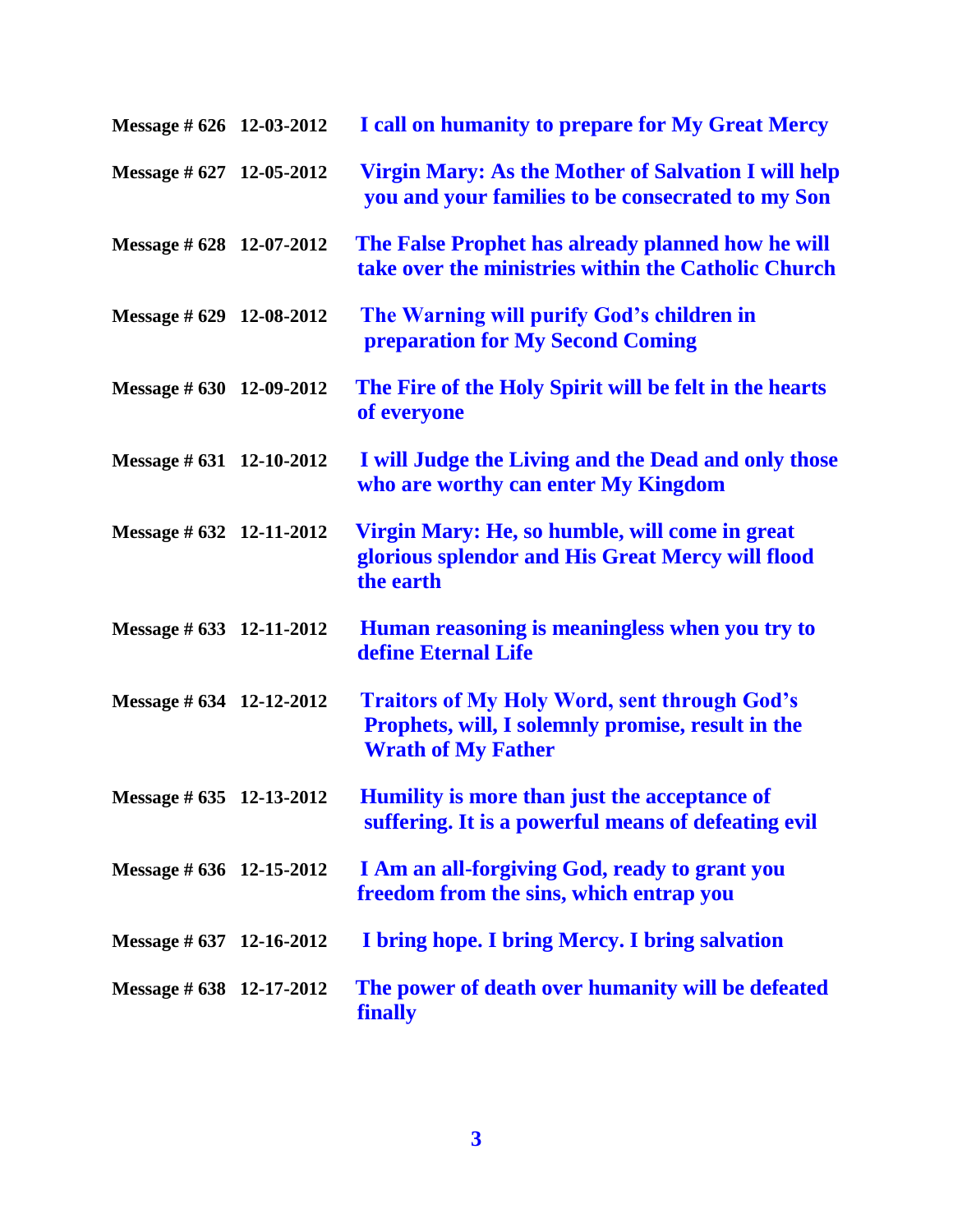| Message # 639 12-18-2012    | <b>Virgin Mary: All those who promote abortion and</b><br>who are responsible for it being introduced are<br>guilty of mortal sin |
|-----------------------------|-----------------------------------------------------------------------------------------------------------------------------------|
| Message # 640 12-18-2012    | <b>My Flames of Mercy, like Tongues of Fire, will</b><br>descend on every soul soon                                               |
| Message # 641 12-19-2012    | Satan will be bound during My Reign and will no<br>longer deceive God's children                                                  |
| Message # 642 12-19-2012    | I died for you. Because of this, you must trust Me<br><b>now</b>                                                                  |
| Message $\#$ 643 12-20-2012 | God the Father: The time for great change, for the<br>good of all, is upon you                                                    |
| Message # 644 12-21-2012    | My Love for humanity is felt by many. Sadly, those<br>who do not look for it will not find it                                     |
| Message # 645 12-21-2012    | My Word will be like a sword, which will cut<br>through confusion and lies                                                        |
| Message # 646 12-22-2012    | I shower you with this Special Blessing today                                                                                     |
| Message # 647 12-23-2012    | The family unit, and the destruction of it, will be at<br>the root of everything                                                  |
| Message # 648 12-24-2012    | Virgin Mary: The day I brought the world a<br><b>Savior, it changed the destiny of humanity</b>                                   |
| Message # $649$ 12-25-2012  | There will be a great deluge. You will also witness<br>smaller floods across other countries                                      |
| Message # 650 12-27-2012    | God the Father: Soon, a new Light, a new sun, will<br>be seen                                                                     |
| Message $\#$ 651 12-28-2012 | Knowledge can very often blind you to the Truth                                                                                   |
| Message $\#$ 652 12-29-2012 | <b>Never fear Me for I come in peace</b>                                                                                          |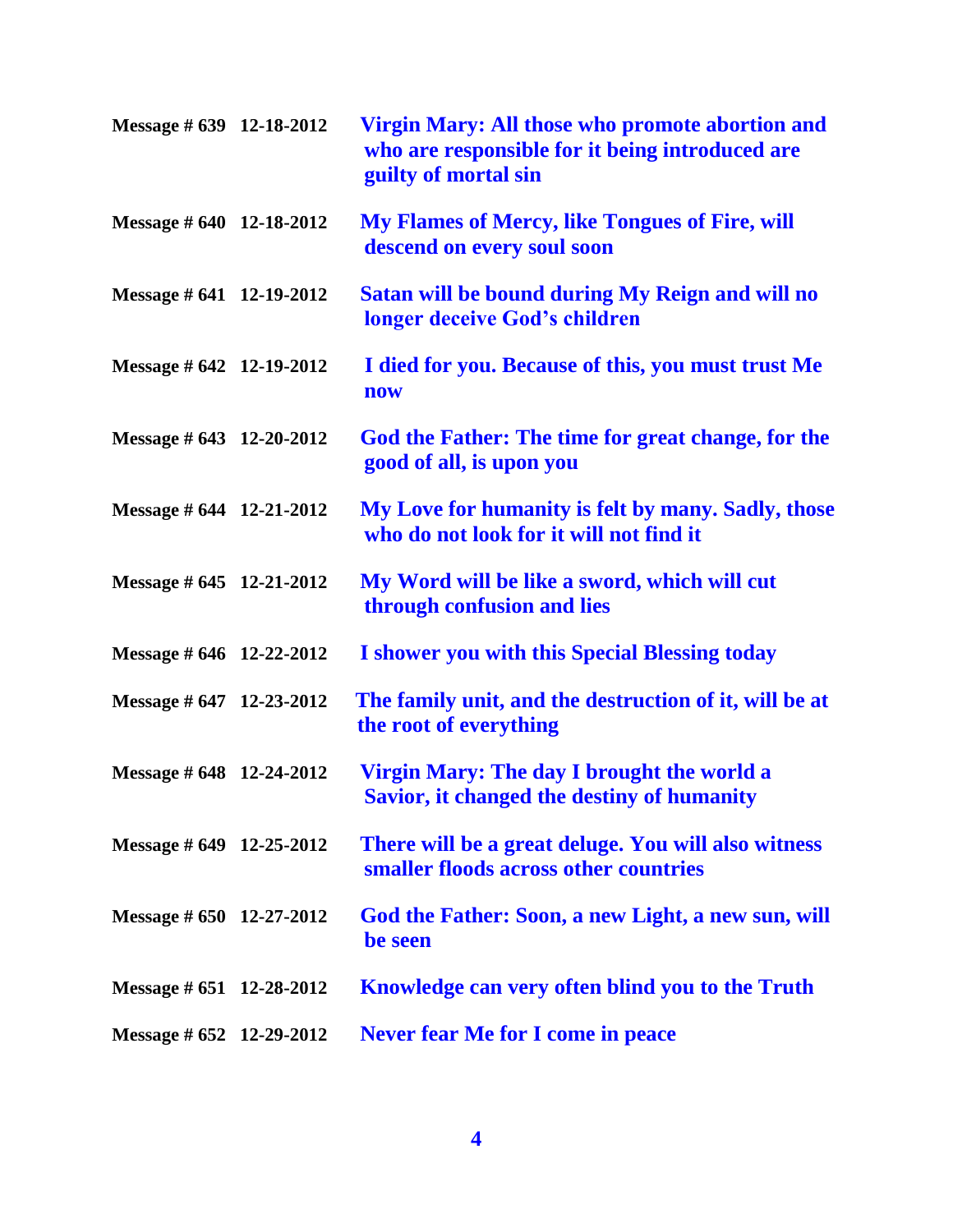| Message # 653 12-30-2012    | He will, by the power of the occult, perform what<br>will be seen to be cures for people who are<br>terminally ill   |
|-----------------------------|----------------------------------------------------------------------------------------------------------------------|
| Message # 654 12-31-2012    | You will be the focus of much hatred                                                                                 |
| Message $\#$ 655 01-01-2013 | The Temple of God will be desecrated beyond<br>recognition                                                           |
| Message $\#$ 656 01-02-2013 | <b>Virgin Mary: Not all will accept freedom. Many</b><br>will side with the Evil One and reject my Son               |
| Message # 657 01-02-2013    | Love all those who persecute you, in My Name.<br>Then pray for them                                                  |
| Message # 658 01-03-2013    | Virgin Mary: The reason why so many people are<br>in such pain and darkness is because they do not<br>believe in God |
| Message $\#$ 659 01-03-2013 | I call out to all those who are unsure as to whether<br>I Exist, or not                                              |
| Message $\#$ 660 01-04-2013 | <b>Virgin Mary: The times ahead will be challenging</b><br>for all Christians                                        |
| Message $\#$ 661 01-06-2013 | <b>Please recite this Crusade Prayer (92) for the Grace</b><br>of Perseverance                                       |
| Message # 662 01-07-2013    | Only by the Power of God, do you exist. Only by<br>the Love of God will you live forever                             |
| Message # 663 01-08-2013    | Do not listen to exaggerated claims you may hear<br>about the end times                                              |
| Message $\#$ 664 01-09-2013 | When you take away the Truth, or tamper with it,<br>it is no longer the Truth. All that is left is a shell           |
| Message $\#$ 665 01-11-2013 | I now grant them the Grace of the Tears of Love<br>and Conversion                                                    |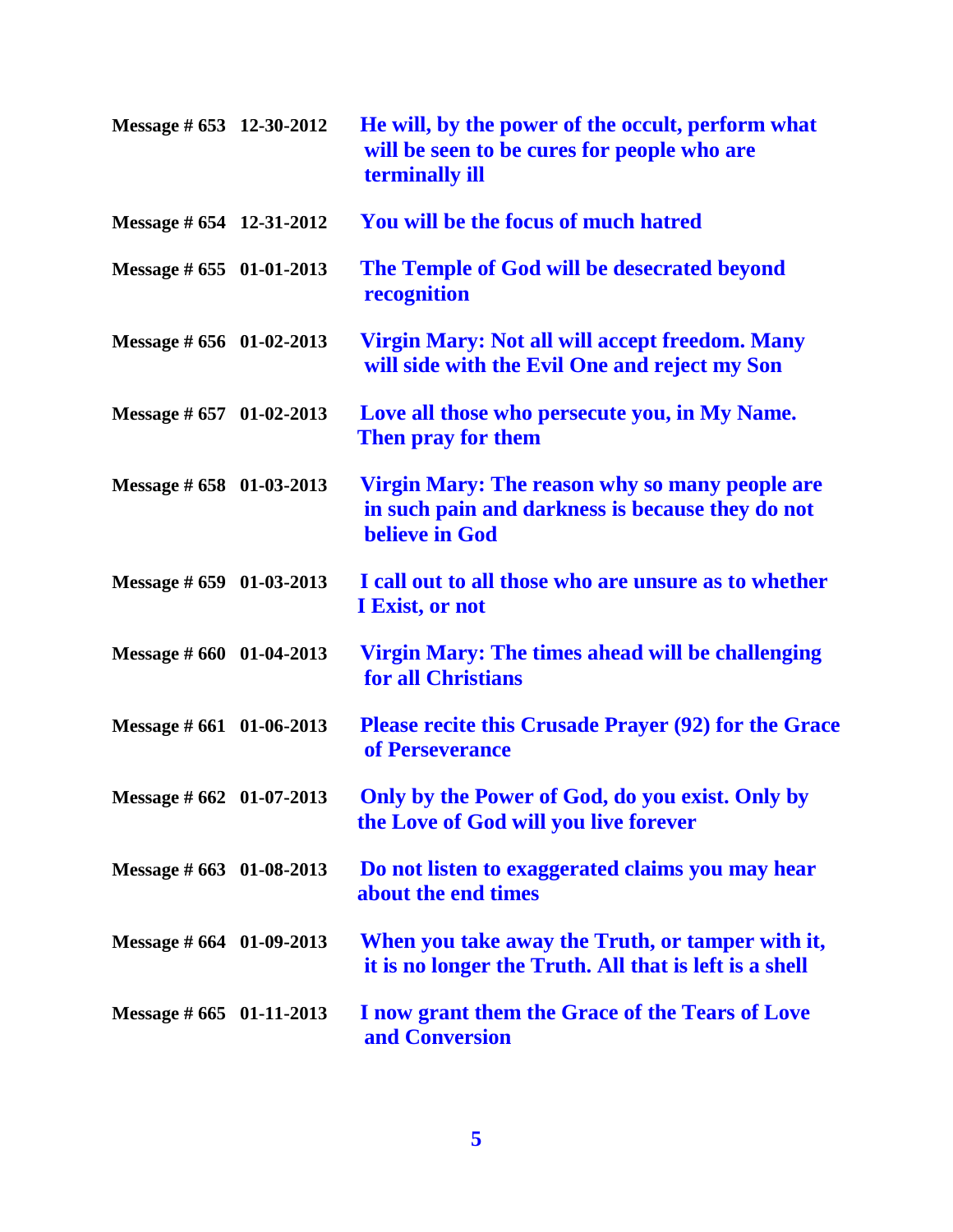| Message # 666 01-12-2013    | The plan to destroy the Catholic Church, from<br>within its own ranks, is already underway          |
|-----------------------------|-----------------------------------------------------------------------------------------------------|
| Message # 667 01-13-2013    | Ignore questions or demands made of you to<br><b>change My Words</b>                                |
| Message # 668 01-14-2013    | <b>Despite My Divinity, I feel sickened by and</b><br>disgusted with the sins of man                |
| Message $\#$ 669 01-15-2013 | <b>Please take this new Gift of Healing I present to</b><br>you now                                 |
| Message # 670 01-17-2013    | Everything will be done to cause disruption to your<br><b>Prayer Groups</b>                         |
| Message # 671 01-18-2013    | The abolition of all signs of my Son will mean the<br>beginning of the end                          |
| Message # 672 01-18-2013    | You devour, so easily, those false words presented<br>to you by liars                               |
| Message $\#$ 673 01-19-2013 | Virgin Mary: You must fight every law and every<br>argument which promotes abortion                 |
| Message $\#$ 674 01-20-2013 | It is the Missions of the true prophets, which cause<br>outrage                                     |
| Message $\#$ 675 01-20-2013 | These people will destroy My Churches and few will<br>be allowed to offer the daily Sacrifices      |
| Message $\#$ 676 01-21-2013 | My Time, which is entwined with the Divine Will of<br>My Father, is almost upon you                 |
| Message $\#$ 677 01-22-2013 | With the Gift of the Holy Spirit, you will prophecy<br>in My Holy Name all over the world           |
| Message $\#$ 678 01-23-2013 | Virgin Mary: It is by the power of prayer that my<br>Son's Mercy can be spread throughout the world |
| Message $\#$ 679 01-23-2013 | I urge My followers to remind people of the<br><b>importance of reading the Holy Bible</b>          |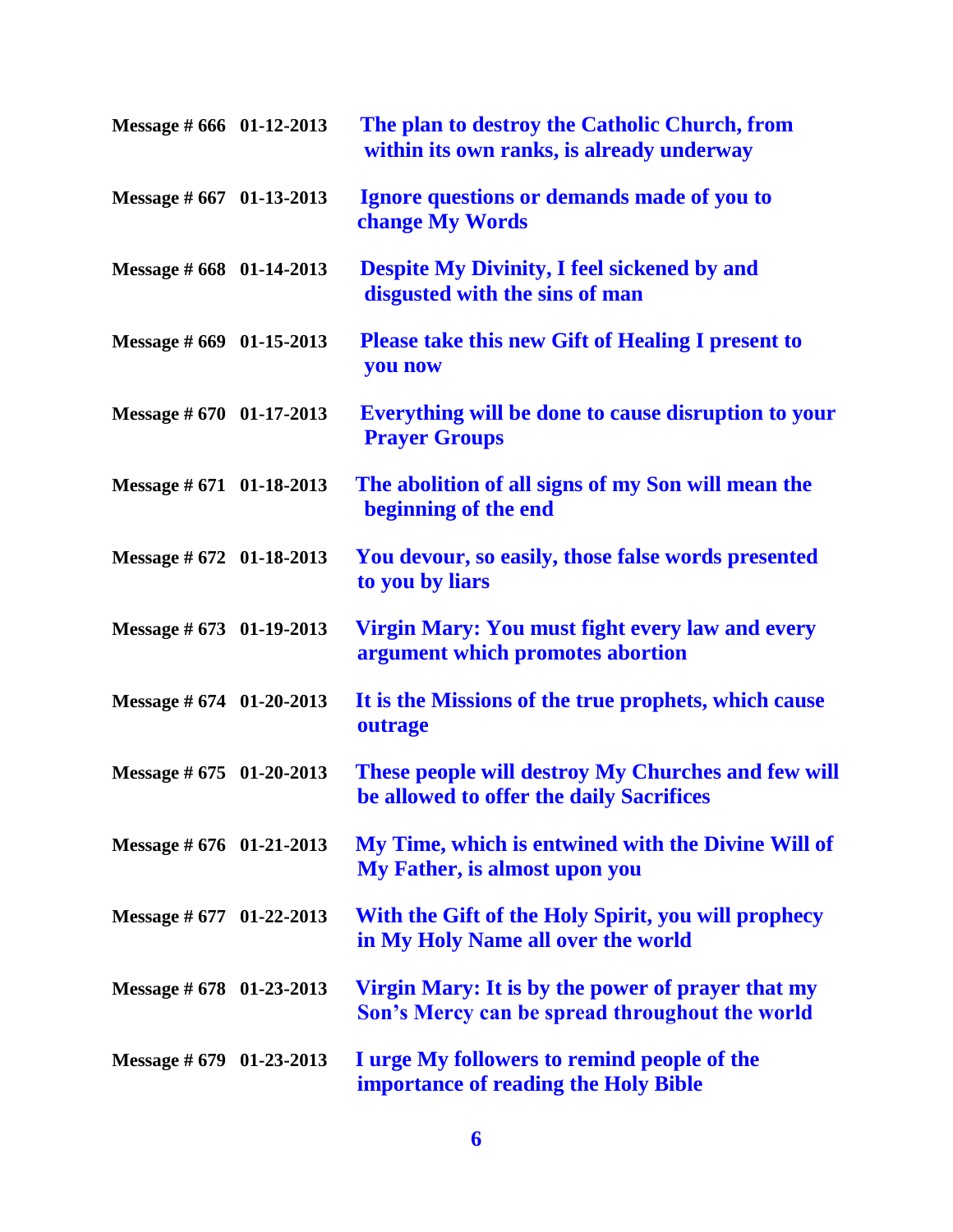| Message $\#$ 680 01-25-2013 | I will mitigate much of the suffering foretold,<br>through the power of My Crusade Prayer Groups           |
|-----------------------------|------------------------------------------------------------------------------------------------------------|
| Message $\#$ 681 01-25-2013 | They will sob with relief when they realize that they<br>have a future where death does not exist          |
| Message $\#$ 682 01-26-2013 | God the Father: This is why only a miracle can save<br>the human race                                      |
| Message # 683 01-27-2013    | The prophecies, contained in the Book of<br><b>Revelation, are only partially known</b>                    |
| Message # 684 01-28-2013    | Soon, they will pass a law, which will outlaw the<br>meaning of blasphemy                                  |
| Message $\#$ 685 01-29-2013 | The rise of hatred, murder, and lack of charity is<br>intense and sin has infested the earth like wildfire |
| Message # 686 01-30-2013    | <b>My Father's intervention has already commenced</b><br>and His wrath will shake the earth                |
| Message # 687 01-31-2012    | Mother of God: The remnant army of Christ will<br><b>Triumph</b>                                           |
| Message # 688 02-01-2013    | God the Father: I will wipe out those Nations who<br>spit in My Face                                       |
| Message $\#$ 689 02-02-2013 | The signs I will send will be instantly recognizable                                                       |
| Message $\#$ 690 02-03-2013 | It won't be long before the final phase of the<br>purification of the human race begins                    |
| Message $\#$ 691 02-04-2013 | Man must strive, at all times, to be like Me                                                               |
| Message $\#$ 692 02-05-2013 | Mother of God: Many will be lonely in their quest<br>to form prayer groups                                 |
| Message $\#$ 693 02-06-2013 | Mother of God: You must pray for all those in high<br>places, with power over your nations                 |